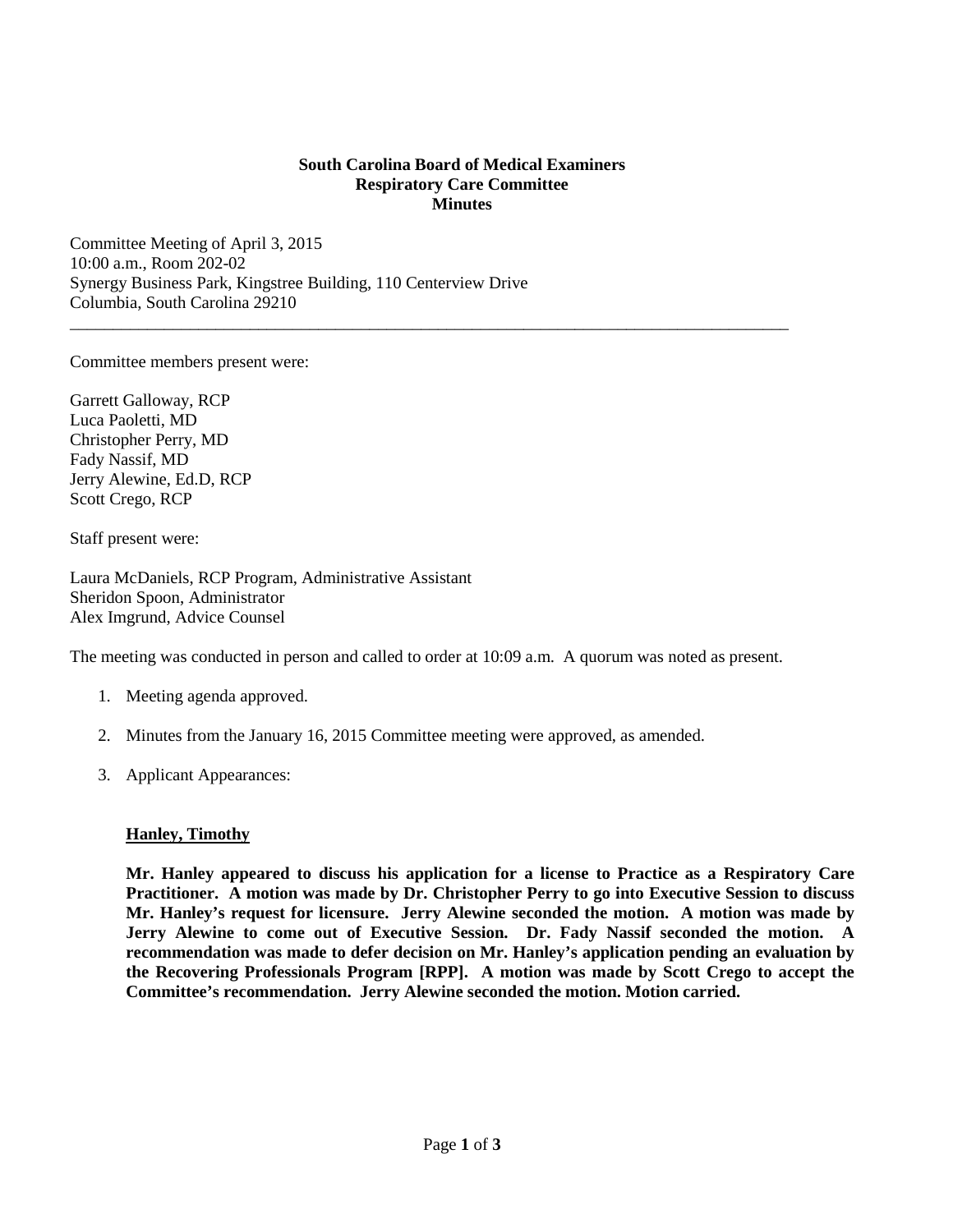## **Harris, Sonya**

**Ms. Harris appeared to discuss her application for a license to Practice as a Respiratory Care Practitioner. A motion was made by Scott Crego to go into Executive Session to discuss Ms. Harris' request for licensure. Jerry Alewine seconded the motion. A recommendation was made to issue a temporary license to Ms. Harris immediately. A permanent license would be issued pending approval of the Medical Board. Scott Crego made a motion to approve the Committee's recommendation. Dr. Fady Nassif seconded the motion. Motion carried.** 

## **Lyshoj, Debra**

**Ms. Lyshoj appeared to discuss her application for a license to Practice as a Respiratory Care Practitioner. A motion was made by Scott Crego to go into Executive Session to discuss Ms. Lyshoj's request for licensure. Dr. Luca Paoletti seconded the motion. A motion was made by Scott Crego to come out of Executive Session. Dr. Christopher Perry seconded the motion. A recommendation was made for Ms. Lyshoj to be approved for a permanent license with no conditions. Scott Crego made a motion to approve the Committee's recommendation. Jerry Alewine seconded the motion. Motion carried.** 

4. Approval of temporary to permanent licenses (**\* Indicates Application has "yes" answer)**:

| firstname        | middle<br>Name | Last Name          | <b>Suffix</b> | Issuance<br>Date | Expiration<br>Date | Profession | Description   | Credential<br>Number |
|------------------|----------------|--------------------|---------------|------------------|--------------------|------------|---------------|----------------------|
| Susanne          |                | Boatwright         |               | 1/13/2015        | 5/31/2015          | TL         | <b>ACTIVE</b> | 5535                 |
| Katherine        |                | Burgess-<br>Crosby |               | 1/28/2015        | 5/31/2015          | TL         | <b>ACTIVE</b> | 5557                 |
| <b>Russell</b>   | <b>Walter</b>  | <b>Burnett</b>     |               | 2/10/2015        | 5/31/2015          | TL         | <b>ACTIVE</b> | 5624                 |
| Alyssa           | Jane           | <b>Burns</b>       |               | 1/28/2015        | 5/31/2015          | TL         | <b>ACTIVE</b> | 5545                 |
| Melissa          | Vaughn         | <b>Busby</b>       |               | 1/15/2015        | 5/31/2015          | <b>TL</b>  | <b>ACTIVE</b> | 5544                 |
| Debbie           | Elizabeth      | Carraway           |               | 1/29/2015        | 5/31/2015          | TL         | <b>ACTIVE</b> | 5554                 |
| Theresa          | Shannon        | Craig              |               | 3/6/2015         | 5/30/2015          | TL         | <b>ACTIVE</b> | 5627                 |
| Jessica          | Selph          | Denison            |               | 1/9/2015         | 5/31/2015          | TL         | <b>ACTIVE</b> | 5547                 |
| Lisa             | Roshun         | Fincher            |               | 3/2/2015         | 5/30/2015          | TL         | <b>ACTIVE</b> | 5626                 |
| <b>Matthew</b>   | Casey          | <b>Fleming</b>     |               | 1/14/2015        | 5/31/2015          | <b>TL</b>  | <b>ACTIVE</b> | 5548                 |
| <b>DERIKA</b>    | K              | <b>GARNER</b>      |               | 1/29/2015        | 5/31/2015          | TL         | <b>ACTIVE</b> | 5555                 |
| Whitney          | Jean           | Gosnell            |               | 1/15/2015        | 5/31/2015          | TL         | <b>ACTIVE</b> | 5621                 |
| <b>Stephanie</b> | В              | Green              |               | 1/23/2015        | 5/31/2015          | <b>TL</b>  | <b>ACTIVE</b> | 5558                 |
| <b>Bradley</b>   | Allen          | Griffis            |               | 2/12/2015        | 5/31/2015          | TL         | <b>ACTIVE</b> | 5568                 |
| Savannah         | Elaine         | Hatch              |               | 3/13/2015        | 5/30/2015          | <b>TL</b>  | <b>ACTIVE</b> | 5629                 |
| Precious         | Sarae          | Logan              |               | 1/12/2015        | 5/31/2015          | TL         | <b>ACTIVE</b> | 5546                 |
| Jessica          | Toney          | Magaha             |               | 1/7/2015         | 5/31/2015          | <b>TL</b>  | <b>ACTIVE</b> | 5551                 |
| Hemali           | S              | Patel              |               | 1/16/2015        | 5/31/2015          | TL         | <b>ACTIVE</b> | 5541                 |
| Shekeia          | Henderson      | Pegues             |               | 2/1/2015         | 5/31/2015          | TL         | <b>ACTIVE</b> | 5559                 |
| <b>Barbara</b>   | Ann            | <b>Petty</b>       |               | 3/17/2015        | 5/30/2015          | <b>TL</b>  | <b>ACTIVE</b> | 5630                 |
| <b>Benjamin</b>  | <b>Caleb</b>   | <b>Seal</b>        |               | 3/10/2015        | 5/30/2015          | <b>TL</b>  | <b>ACTIVE</b> | 5628                 |